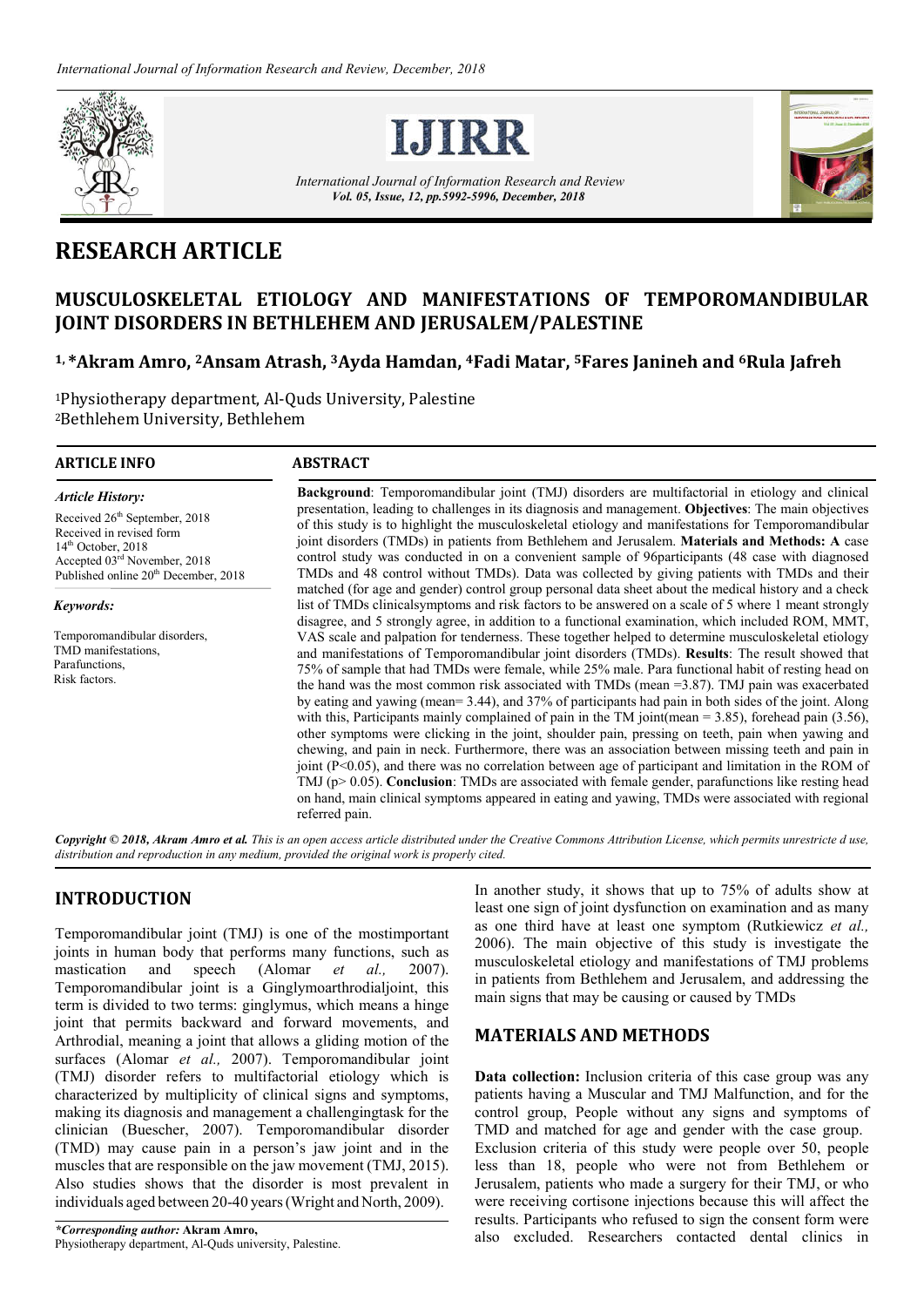Jerusalem and Bethlehem to identify and interview patients with TMDs and invited those who met the inclusion criteria to participate in this study. We explained the purpose of the study to potential participants and told them about the study goals. Following this, researchers invited them to participate in the study a written informed consent was signed by each participant. After patients with TMDs were identifies a matched for age and gender control were recruited, then data collection sheet was filled that included personal data, participants history in terms of clinical manifestations and risk factors of TMDs, where 38 items about the different signs and symptoms, and activities that may cause pain or other symptoms. The patient should answer these questions by putting (X) on the choices which are never if they didn't have the signs or symptoms, rarely item if they didn't feel the signs or symptoms, exist item if the sign is existing, sometimes item if the symptoms or the signs feels in interrupted form, most of the time if they feel the signs or symptoms for a long period of time, and always item if they feel the signs and the symptoms roughly all the day, also they should determine if it is in the right or left area. In the same questionnaire, there was another table containing 14 items. This section contained items about whether or not they could open their mouth normally or over range, also if they have any injury to their joint, if they lost any teeth and other factors. In this table, the answer should be answered by yes or no and the person should give brief description to his/her answer. Also, Functional tests for TMJ were applied. in this section test that are related to5 examinations about the active ROM of TMJ movements, 4 of them measures the muscles strength during doing TMJ movements, and the physiotherapist should see the degree for each movements, Other 5 items related to the pain intensity in different activities and the participant should answer this items by giving a scoring from 0 to 10 where 10 means severe pain and 0 means no pain, 4 assessment elements related to the click sound in which activity it was happening, and 2 items to measure the tenderness on VAS 10 points scale in some muscles which are temporal is and masseter.

#### **RESULTS**

In terms of gender 75% of total sample were females, Average age of case group was 25.45 years while the control group mean age was  $25.41$  (p $>0.05$ ). Pain was one of the major symptoms of TMD that impacted on TMJ function. As shown in Figure 1, which explains that the severity of pain, with a scale from 1 to 5; where 1 (not present ), 2 (rare ), 3 (present), 4 (sometimes), 5 (most of the time), and 6 (always). We found that the most severity of pain in Temporomandibular joint was during eating and yawing (mean  $= 3.4 / 4.0$ ) comparing to severity of pain during shouting, talking, and static. As shown in Figure 2, pain according to the side of temporomandibular joint was highest in the case where the pain was in both sides' (right and left) (37.5% of total sample). In the case group, study found that the most prevalent symptom was TMJ pain (mean 3.8) comparing with other symptoms included forehead pain, clicking in the joint, shoulder pain, pressure on teeth, pain when yawing, pain when chewing, and pain in neck  $(p>0.05)$ . According to TMD etiologies, As shown in Figure 3, Resting head on hand was the most prevalent habit among participants (mean 3, 8). Followed by high stress then chew gum  $P<0.05$ ). There were a significant differences between case and control group according to TMD etiologies ( $P =$ .000). See Table 1.











**Figure 5. Symptoms in subjects**



**Figure 6. Most frequent etiologies**

**Table 1. The differences between case and control according to TMD manifestations**

| Test Statistics <sup>a</sup> |                  |                |          |  |
|------------------------------|------------------|----------------|----------|--|
|                              |                  |                |          |  |
|                              | exposed Moderate | Rest your head | chew gum |  |
|                              | to high stress   | in your hand   |          |  |
| Mann-Whitney U               | 583,000          | 540,000        | 952.500  |  |
| Wilcoxon W                   | 1759.000         | 1716.000       | 2128.500 |  |
|                              | $-4.280$         | $-4.630$       | $-1.491$ |  |
| Asymp. Sig. (2-tailed)       | .000             | .000           | .136     |  |

Opening the mouth is one of major movements of TMJ and it has involvement in other movements. So, there was a correlation between active opening of mouth from the center and active opening of the mouth from the right and left (p=.000). See Table 2.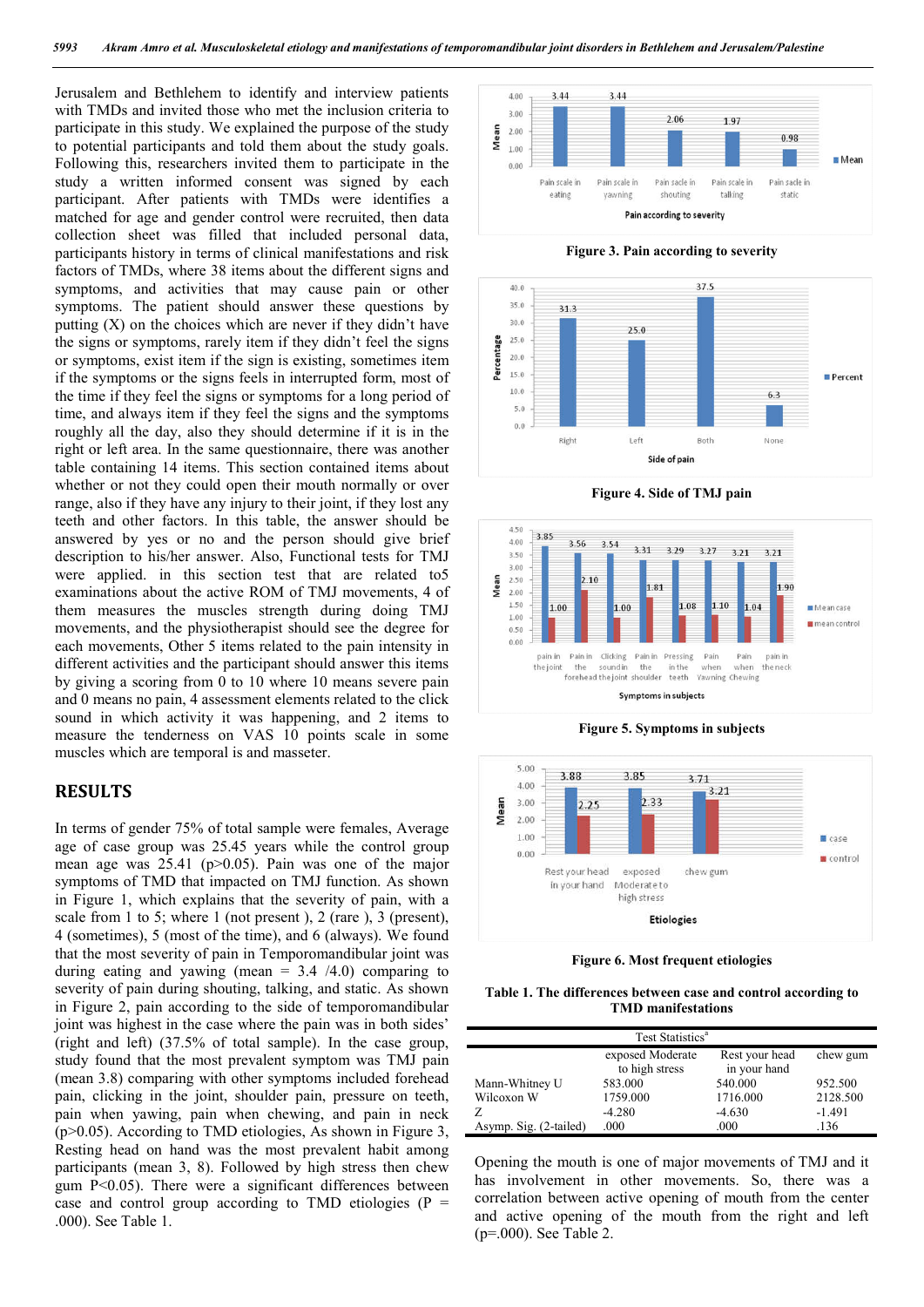#### **Table 2. Correlation Between ROM of the Mouth opening**

|                                             |           | Active opening of the mouth from the left | Active opening of mouth from the Right side |  |  |  |
|---------------------------------------------|-----------|-------------------------------------------|---------------------------------------------|--|--|--|
| Active opening of the mouth from the center |           | $.892**$                                  | $.820**$                                    |  |  |  |
|                                             |           | .000                                      | .000                                        |  |  |  |
|                                             |           |                                           |                                             |  |  |  |
|                                             |           | Table 3. Pain in Eating                   |                                             |  |  |  |
| Active opening of mouth from the Right side |           |                                           |                                             |  |  |  |
| Pain scale in eating                        |           | $-.260^*$                                 |                                             |  |  |  |
|                                             |           | .037                                      |                                             |  |  |  |
|                                             |           |                                           |                                             |  |  |  |
| <b>Table 4. Side of Clicking</b>            |           |                                           |                                             |  |  |  |
| Percent                                     | Frequency | Type                                      |                                             |  |  |  |
| 100.0                                       |           | System                                    | Missing<br>$\ddot{\phantom{0}}$             |  |  |  |
| 20.8                                        | 10        | Right                                     | Valid<br>case                               |  |  |  |
| 31.3                                        | 15        | Left                                      |                                             |  |  |  |

#### **Table 5. Correlation Between Dizziness, Ringing Sound in the ears, and Forehead**

| Correlations |                |                      |                         |                  |                           |                      |
|--------------|----------------|----------------------|-------------------------|------------------|---------------------------|----------------------|
| Type         |                |                      |                         | <b>Dizziness</b> | Ringing sound in the ears | Pain in the forehead |
| Case         | Spearman's rho | <b>Dizziness</b>     | Correlation Coefficient | 1.000            | .171                      | $.398**$             |
|              |                |                      | $Sig. (2-tailed)$       |                  | .245                      | .005                 |
|              |                |                      |                         | 48               | 48                        | 48                   |
|              |                | Pain in the forehead | Correlation Coefficient | .398**           | .178                      | 1.000                |
|              |                |                      | $Sig. (2-tailed)$       | 005              | .226                      |                      |
|              |                |                      |                         | 48               | 48                        | 48                   |

| Table 6. Correlation Between Missing Teeth, Pain in joint. |  |  |  |
|------------------------------------------------------------|--|--|--|

| Type |                        | pain in the joint |  |
|------|------------------------|-------------------|--|
| Case | Mann-Whitney U         | 192.500           |  |
|      | Wilcoxon W             | 402.500           |  |
|      |                        | $-1.966$          |  |
|      | Asymp. Sig. (2-tailed) | .049              |  |
|      |                        |                   |  |

As shown in Table 3, depending on statistics which test the correlation, pain during eating was affected on active opening of the mouth from the right side ( $p$ <0.05). On other hand, the present study found that 31.3% of participants had clicking sound in the right side, while 29% of participants had clicking in both sides, and 20.8% on right side. In relation to dizziness, there was no correlation between pain in TMJ and dizziness in case group. However, there was a correlation between dizziness as an independent variable, also forehead as dependent variable, and vice versa (P< 0.05). See Table 5. With regard to the correlation between missing teeth as independent variable, with pain in joint as dependent variables, we found that there was correlation between missing teeth and joint pain joint  $(p<0.05)$ .

29.2 14 Both

#### **DISCUSSION**

Many studies explore the musculoskeletal etiology and manifestations of temporomandibular joint problems. However, there is a lack of studies that talk about TMD and the large number of people who suffered from it in Palestine. Therefore, we decided to study TMD in Bethlehem and Jerusalem/Palestine. The aim from our study was to investigate the musculoskeletal etiology of TMJ problems, signs and symptoms of TMJ problems. TMJ pain was one of the symptoms of TMD, and it was the most common symptom experienced, especially when eating and yawing in comparison to the severity of pain during shouting, talking, and static state. The reason for this is, when the patient is eating, he is doing repetitive movements in TMJ with force to chew the food,

especially hard food. Therefore, if the patient's muscles are not strong enough, TMD will develop. Furthermore, the study found that pain was exacerbated by yawing, it might be as a result of involuntary rapid movement, which affected the disc position and made a quick stretch for muscles and joint structures that might lead to imbalance in bite and loss of control in the joint. This theory was proven in other article, such as a TMJ disorder article that was carried out by National Institute of Dental and Craniofacial Research in 2014 (National Institute of Dental and Craniofacial Research, 2014). There was a significant difference between case and control group according to the musculoskeletal manifestations ( $p$ <0.05). We found that the most symptoms was reported by case group was TMJ pain (mean 3.8542) and forehead (3.562 5) in comparison to other symptoms. Meanwhile in the control group, we found that pain in forehead was the highest compared to the previous symptoms. The reason for the difference between the control and case group is that the case group had neck pain (3.2083) more than control group (1.8958). So, muscle spasm in neck, such as, sternocleidomastoid, scalene and other muscles lead to neck pain and this caused compression on C1 and C2, which is the major reason forehead and cervico-genicpain in both group. However, in the case group whom had TMJ pain more than forehead, this is due to severe muscles spasm in neck, that lead to muscles spasm around the TMJ. Muscles involved include; masseter, temporalis, pterygoid, and this causes tenderness and pain in the Joint area (Biondi, 2005). Although the forehead pain and neck pain were the highest symptoms that were associated with TMD that approved in the introduction that temporomandibular joint symptoms were also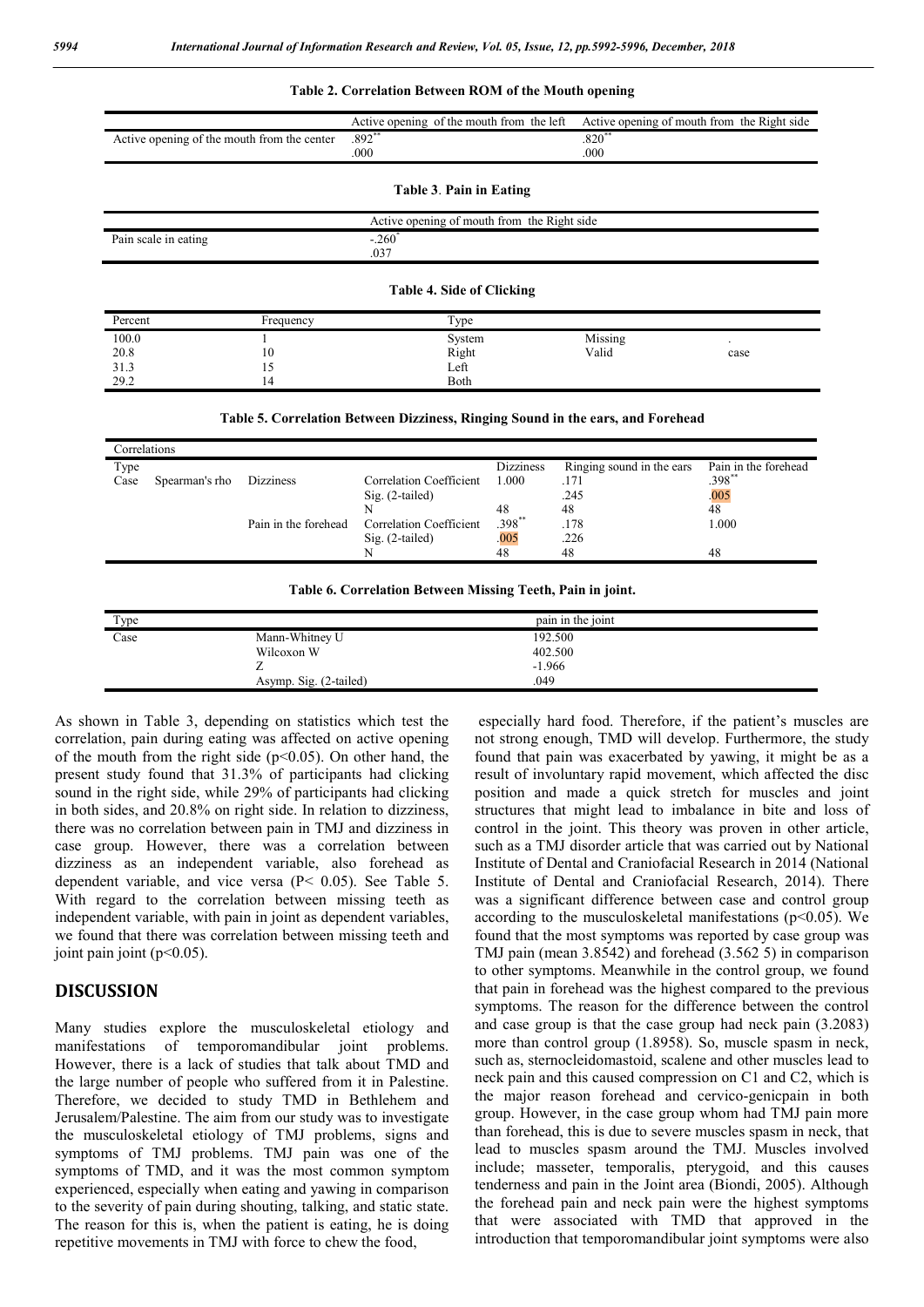significantly improved when neck was treated (Aloosi *et al.,*  2016). But, the result of our study explained that TMD can cause others symptoms. like, forehead pain, neck pain, clicking sound, pain in shoulder, pressing teeth, and pain when yawing and chewing. The mean of them were near the highest mean (forehead, and neck pain). Our results supported that TMD caused other symptoms were similar to other authors results. Such as, Thilander, Rubio, Pena and de Mayorgain 2002, and Bonjardim, Gavião, Pereira, Castelo and Garcia in 2005, Rantala and his colleagues in 2003, Karibe and his colleagues in 2015, Fateih 2006, kitsoulis and his colleagues in 2011, De Souza Barbosa and his colleagues in 2008, Pergamalian, Rudy, Zaki, and Greco in 2003, and LaTouche and his colleagues in 2015 (BONJARDIM, 2005; De Souza Barbosa *et al.,* 2008; Feteih, 2006; Karibe *et al.,* 2015; Kitsoulis *et al.,* 2011; La Touche *et al.,* 2015; Pergamalian *et al.,* 2003; Rantala *et al.,*  2003). At the same time, there was a correlation between forehead pain and dizziness. To explain that, the major reason for had a dizziness was a forehead pain which was caused by TMJ. So, pain in TMJ was lead to neck pain and tightness in neck the muscles which causes compression on C1 and C2 as we explained above, and tightness in the neck muscles lead to tightness in the muscles around the TMJ. Such as, temporalis, which was one of the major muscles that tightness in it could cause forehead pain which leaded to dizziness. To approve that there was study that talked about The Local and Referred Pain From Myofascial Trigger Points in the Temporalis Muscle Contributes to Pain Profile in Chronic Tension-type Headache was done by Fernández-de-las-Peñas,Ge, Arendt-Nielsen, Cuadrado, and Pareja, in 2007, Freund, and Schwartz in 2002 (Fernández-de-las-Peñas *et al.,* 2007). The interesting thing was, we found that age of participants had no effect on the ROM of TMJ and pain in eating. To explain that, we thought that the quality of life for the participants played important role in having TMD, and there were a lot of factors in the recent descent that increased the chance of having TMD. So, the TMD didn't depend on age, and there were studies which were done by Helöe in 1978. Also, in another study indicated that there was no relation between increased risks of craniomandibulardys function with aging (Öterberg *et al.,*  1992).

Furthermore, we found that there are correlation between pain in eating and active opening of mouth from the right side  $(p<0.05)$  which means if the pain in eating increased, the active opening of mouth from the right side will decrease. So, the highest percentage of participants who had clicking on the left side and the active opening of the mouth from the right side was decreased, which means they had a deviation of mandible toward the right. Also, this indicated that the large number of participants concentrated during eating on the right side, and the pain will be more in both side (left side who has a TMD, and Right side who do a compensation work). Also, we thought that subjects who had problem in both side started in one of the TMJ joint and, as a result, developed imbalance in mandible, deviation toward one side more than other, loosen of ligaments, and tightens in the muscles around the joint lead to develop bilateral TMJ pain (Religioso, 2015). In addition to that, having a bad bite (malocclusion) causes an imbalance in the jaw-to-skull relationship, which in turn twists the jaw into a strained position that refers pain to the muscles in the neck, shoulders, and back. And because muscles work as a team, seldom does a single muscle work without other muscles in the team joining in. The bones in the neck, especially the atlas and axis, are intimately involved with the muscles of chewing,

biting, talking, breathing, and head posture (TMJ, 2016). If the bite of the upper and lower teeth is not aligned properly, everyday jaw motions can cause stress to muscles, tendons, and nerves surrounding the jaw joints (Ettienne Van Zyl, 2016). Furthermore, there were significant differences between case and control groups according to TMD etiologies  $(p<0.05)$ . All of those symptoms could occur for many reasons but the prevalent cause that we found was resting of the head on the hand which was one of the parafunctional habits that are done during our life. After that, stress that participants were exposed to andgum chewing. Those habits were the major causes which put pressure and force on the joint, which lead to an imbalance in the mandible, change in bite, clicking sound, tightness in the muscles among other things. Which was approved by the results of other authors in chapter 2 .Such as the study that was done by Mottaghi, Razavi, Pozveh,, and Jahangirmoghaddam (2011) which found that the level of anxiety and occurrence of Temporomandibular disorders were highest in TMD group (Mottaghi *et al.,* 2011). In addition to all of those causes that lead to TMJ pain, there are others contributing factors, which could cause TMJ pain such as: Missing teeth, which play an important role in TMD and TMJ pain, because participants with missing teeth have a space in the place of missed teeth, which lead the movement of the teeth toward the space and change of the bite. And, the number of missed teeth played also important role, because if the participant has a large number of missing teeth, will focus during doing the functional activities on the side has more teeth in it, and this will lead to imbalance in the mandible, and change in the bite which will lead to TMD. Results of other studies supported our results, such as the study done by Himawan *et al.* in 2007.

#### **Conclusion**

In conclusion this study this study has been crucial in determining musculoskeletal etiology and manifestations of temporomandibular joint problems, which was found to be more common in females than males. The most common causes for TMD are parafunctional habits like rest head on hand, gum chewing or from exposure to high stress. In addition, severity of pain increased during eating and yawning in TMD patients in both side (right and left). Also, those complained mostly from pain in joint, forehead pain which may lead to dizziness and a clicking sound. It is also important to mention that missing teeth will increase the severity of joint pain. This will lead to dysfunction in active mouth opening. In addition to the aforementioned symptoms, they may experience shoulder pain, neck pain and teeth pressure.

#### **REFERENCES**

- Alomar, X. et al. 2007. "Anatomy of the temporomandibular joint." Seminars in Ultrasound, CT and MRI. Vol. 28. No. 3.
- Aloosi, S., Mohammad, S., Qaradakhy, T. and Hasa, S. 2016. "Contribution of Cervical Spine in Temporomandibular Joint Disorders: A Cross-Sectional Study". *JBR Journal of Interdisciplinary Medicine and Dental Science,* 04(05).
- Biondi, D. 2005. Cervicogenic Headache: A Review of Diagnostic and Treatment Strategies. [online] Jaoa.org. Available at: http://jaoa.org/article.aspx?articleid=2093083 [Accessed 25 Apr. 2017].
- BONJARDIM, 2005. Gavião, Pereira, Castelo,and Garcia .Signs and symptoms of temporomandibular disorders in adolescents. *Braz. oral res.* [online]. Vol. 19, n.2, pp.93-98.